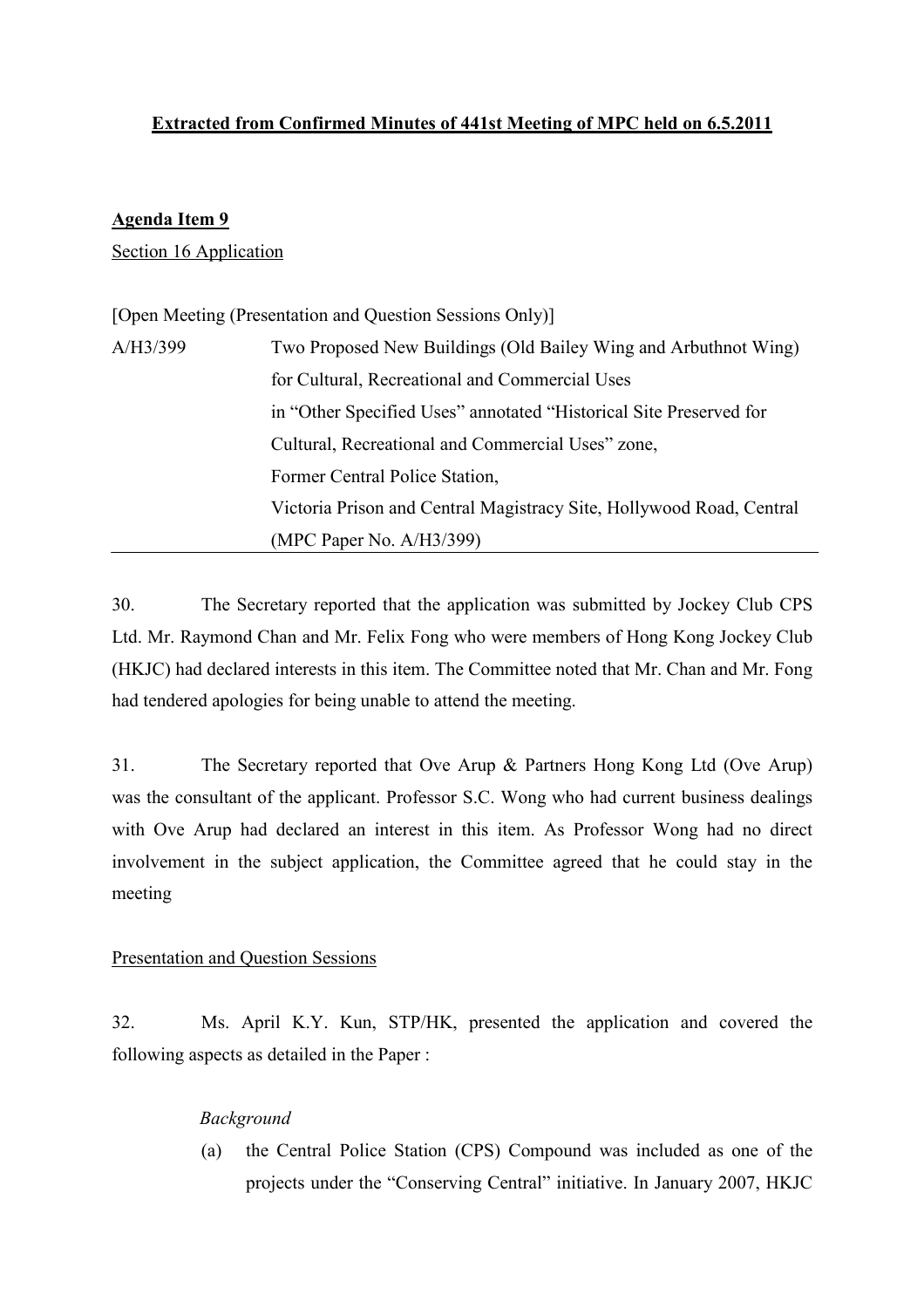submitted a proposal (the 'bamboo' based scheme) to the Government for the development of the CPS Compound. On 15.7.2008, the Government announced that the partnership project with HKJC was endorsed by the Executive Council and the Government would enter into a partnership with HKJC Charities Trust to take forward the conservation and revitalization of the CPS Compound;

## The Proposal

- (b) the applicant sought planning permission for two new buildings (namely Old Bailey Wing and Arbuthnot Wing) for cultural, recreational and commercial use at the Central Police Station (CPS) Compound:
	- (i) Old Bailey Wing located to the north of F Hall would accommodate a main art gallery space which could accept international exhibitions, Food & Beverage (F&B) spaces and a public viewing area. The existing General Office structures, which were of low historic value, would be removed for the new building; and
	- (ii) Arbuthnot Wing located in the south-eastern part of the CPS Compound would provide an outdoor multipurpose public space at ground level, a multipurpose space at first floor, which would link to educational facilities within D Hall. It also accommodated large centralised ancillary plant facilities to support the entire site. The existing Workshop and Laundry structures, which were of low historic value, would be removed for the new building.
- (c) although only the above two 'new developments' required planning permission, the applicant had submitted a scheme for the whole site for comprehensiveness of information. The project was to create the CPS Compound as a contemporary arts centre. All uses proposed within the CPS Compound were always permitted under Column 1 of the Notes for the "OU" zone, including arts related support spaces, arts related organization archive and record centre, education spaces, interpretation rooms, museum on ground floor of Barrack Block as well as commercial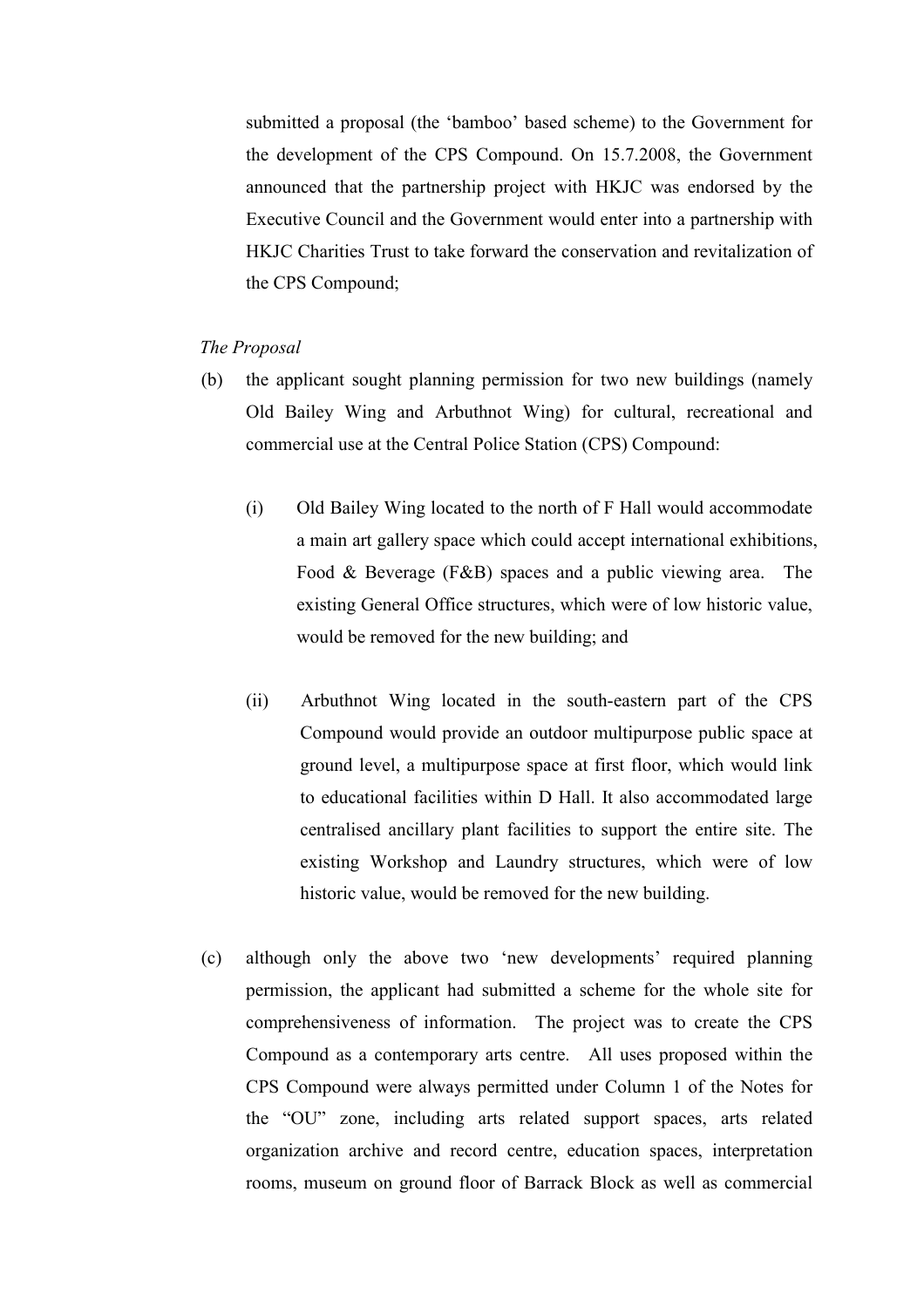use (cafés, restaurants and shops). The applicant also proposed to preserve the two courtyards, i.e. the Parade Ground and the Prison Yard; demolish the Garage for open space area and provide a green wall (covering an area of appropriately  $900m^2$ ) at the Prison Yard;

(d) a Traffic Impact Assessment (TIA) had been conducted, which concluded that there would be no adverse traffic impacts as a result of the proposed development. To improve the pedestrian accessibility of the site and the surroundings, a new footbridge to connect to the Mid-levels Escalator would be erected; and new openings on Old Bailey Street and Arbuthnot Road would be added to create cross pedestrian flow between SOHO and Lan Kwai Fong;

### Departmental Comments

- (e) the Commissioner for Heritage (C for H) fully supported the application as the application was based on a development scheme that respected the heritage value of the site, public views and the BH restriction;
- (f) the Antiquities and Monuments Office, Leisure and Cultural Services Department (AMO, LCSD) considered the application acceptable from heritage conservation point of view as it had adopted a scheme to adequately preserve and interpret the cultural significance of the site. The Cultural and Heritage Impact Assessment (CHIA), as part of the Environmental Impact Assessment (EIA) for the project prepared under the EIA Ordinance, was considered acceptable to AMO;
- (g) the Commissioner for Tourism (C for Tourism) supported the application as the revitalisation of the CPS Compound would enhance the appeal of the Central to visitors in particular those who liked the unique arts and cultural characteristics of Hong Kong;
- (h) the Director of Environmental Protection (DEP) advised that the overall proposed development, including the proposed erection of the 2 new buildings and removal of 3 existing buildings, within the 3 declared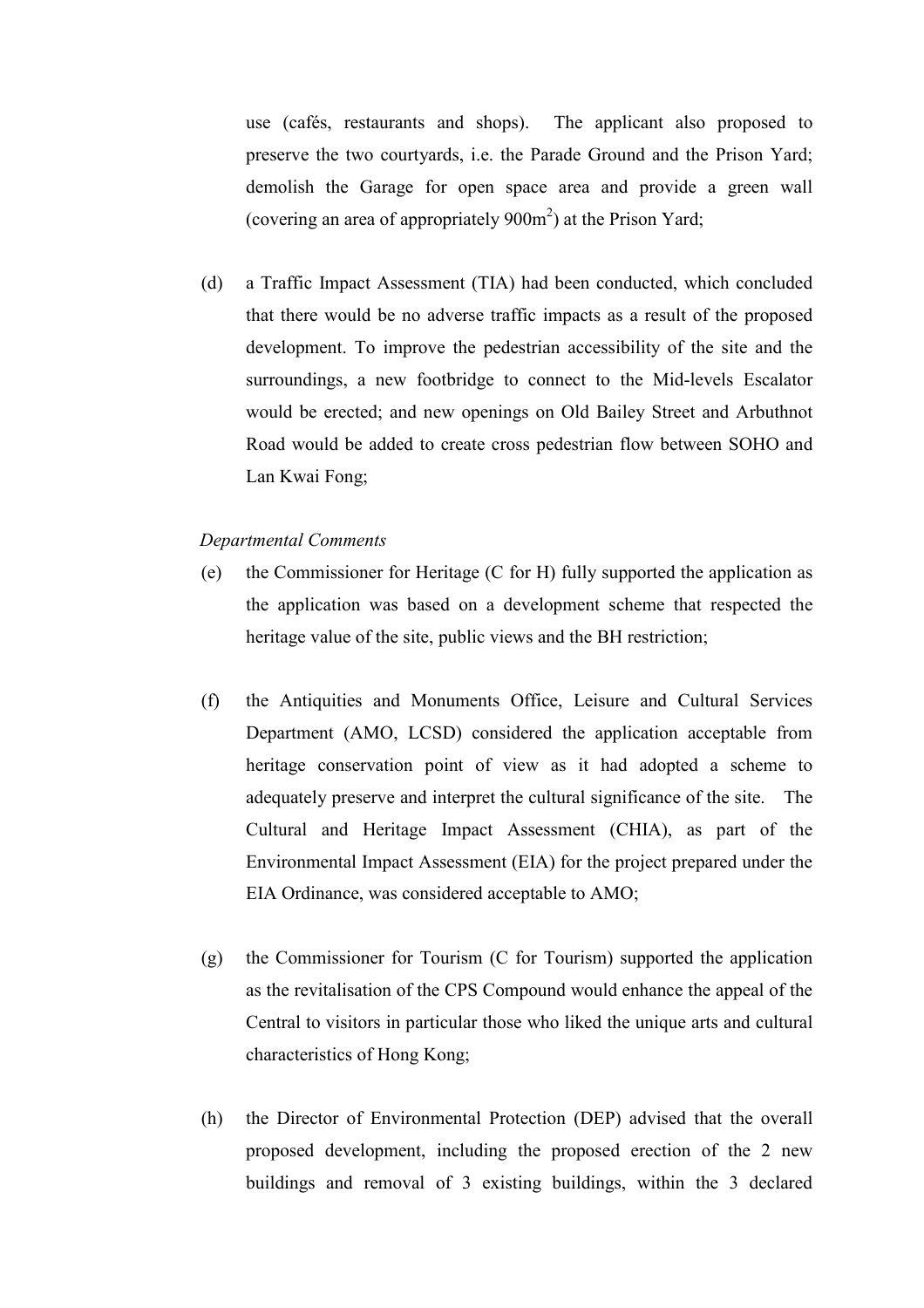monuments (i.e. The Former Central Police Station, Victoria Prison and Central Magistracy) was a designated project controlled under the EIAO. On 18.4.2011, DEP approved with conditions the EIA Report of the proposed development and granted an Environmental Permit (EP);

- (i) the Commissioner for Transport (C for T) had no objection to the application subject to the design and provision of improvement measures proposed by the applicant;
- (j) the Chief Town Planner/Urban Design and Landscape, Planning Department (CTP/UD&L, PlanD) had no objection to the application from the landscape planning point of view. It was noted that two existing trees were proposed to be removed while six numbers of new trees were proposed to compensate the loss of the existing trees. Thus, significant adverse landscape impact arising from the proposed redevelopment on the area was not anticipated. As regards the urban design aspect, CTP/UD&L advised that whether the proposed architectural solution could achieve the conservation objective was a matter of public perception on the aesthetic and compatibility aspects of the proposal;
- (k) the Chief Architect/Advisory and Statutory Compliance, Architectural Services Department (CA/ASC, ArchSD) had no adverse comment on the modern design approach which was to provide distinctive and high contrasting icons amongst the historical building groups. In terms of the scale and BH, the proposed new buildings blocks might not be incompatible with the surrounding context and the existing low-rise buildings within the site. As building designs in heritage renovation/re-vitalization projects might sometimes be debatable within the community, it was understood that views had been sought from the public for TPB's consideration;
- (l) no objection/adverse comment was received from other government departments;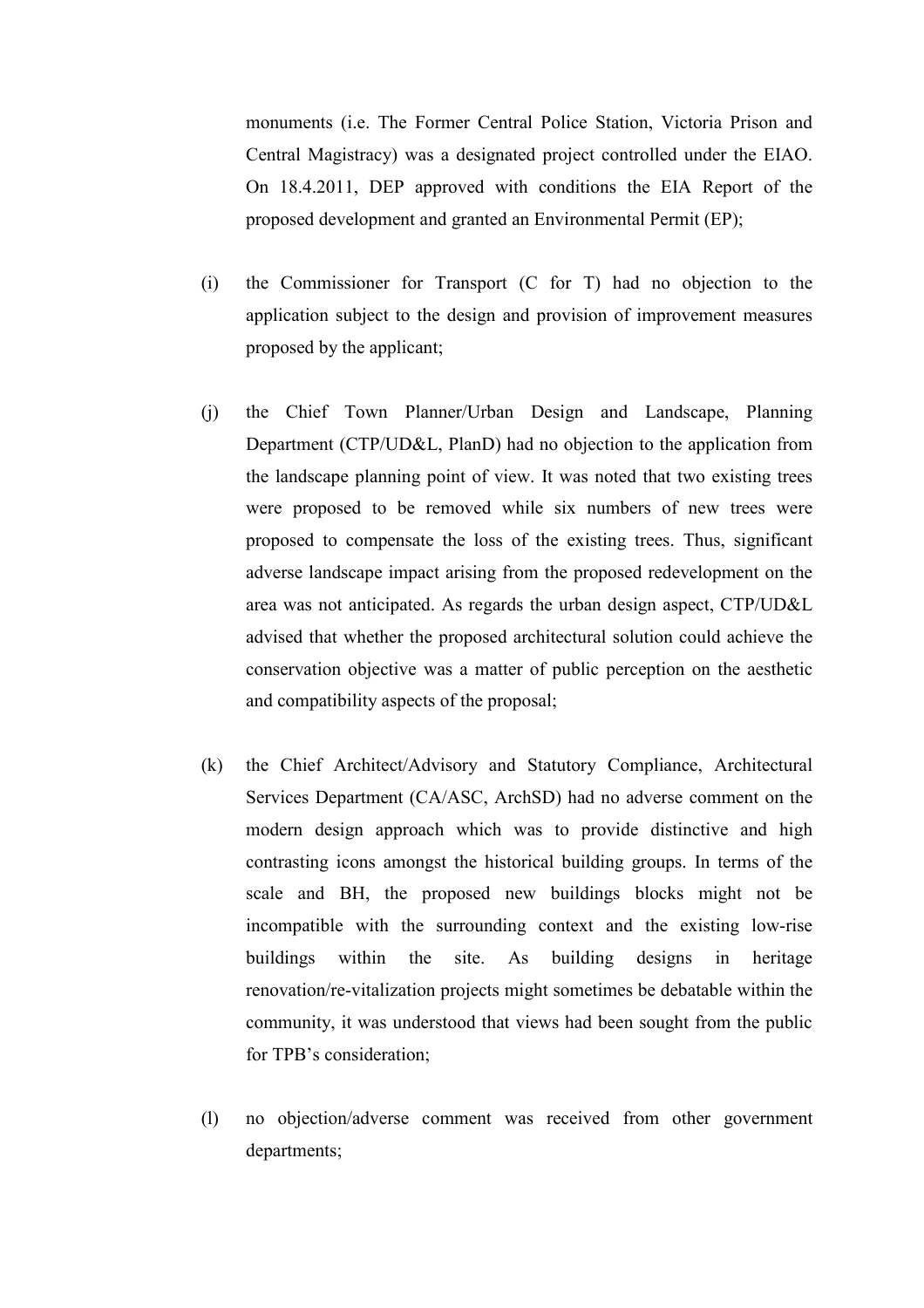#### Public Comments

- (m) the District Officer (Central & Western), Home Affairs Department (DO(C&W), HAD) advised that the HKJC Charities Trust presented a revised design plan for the CPS Compound to the Central & Western District Council (C&WDC) on 6.1.2011. At the meeting, most of the C&WDC members welcomed the revised proposal and suggested that works be commenced as soon as possible to ensure early enjoyment of the facilities therein by the public;
- (n) a total of 231 comments were received during the statutory publication period. Of the public comments received, 152 (Designing Hong Kong Limited and members of the public) were in support of or had no objection to the application, 65 (Democratic Party, 3 District Councillors of the C&WDC, Green Sense, Central & Western Concern Group, the Incorporated Owners of Tim Po Court Phase II and members of the public) objected to or expressed grave concerns on the application, with 53 in standard letters. The remaining 14 (Civic Party, The Conservancy Association, Heritage Hong Kong Foundation, the Incorporated Owners of Carfield Commercial Building and members of the public) provided comments on the application;
- (o) the major public views supporting the application included that the site would become a key tourism attraction in HK; the project would provide space and opportunity for cultural and art activities; the design of the new buildings was innovative but compatible with the existing developments; the reduction in BH of the two new buildings, as compared with the previous scheme, was supported; the proposed footbridge would make the site easier to access; the project should be implemented early to avoid the condition of the site to further deteriorate; the applicant would be an appropriate partner, as the site should be run by a non-profit making operation with cultural conservation experience instead of a private property developer; and the project could help stimulate other conservation projects in the Central & Western District;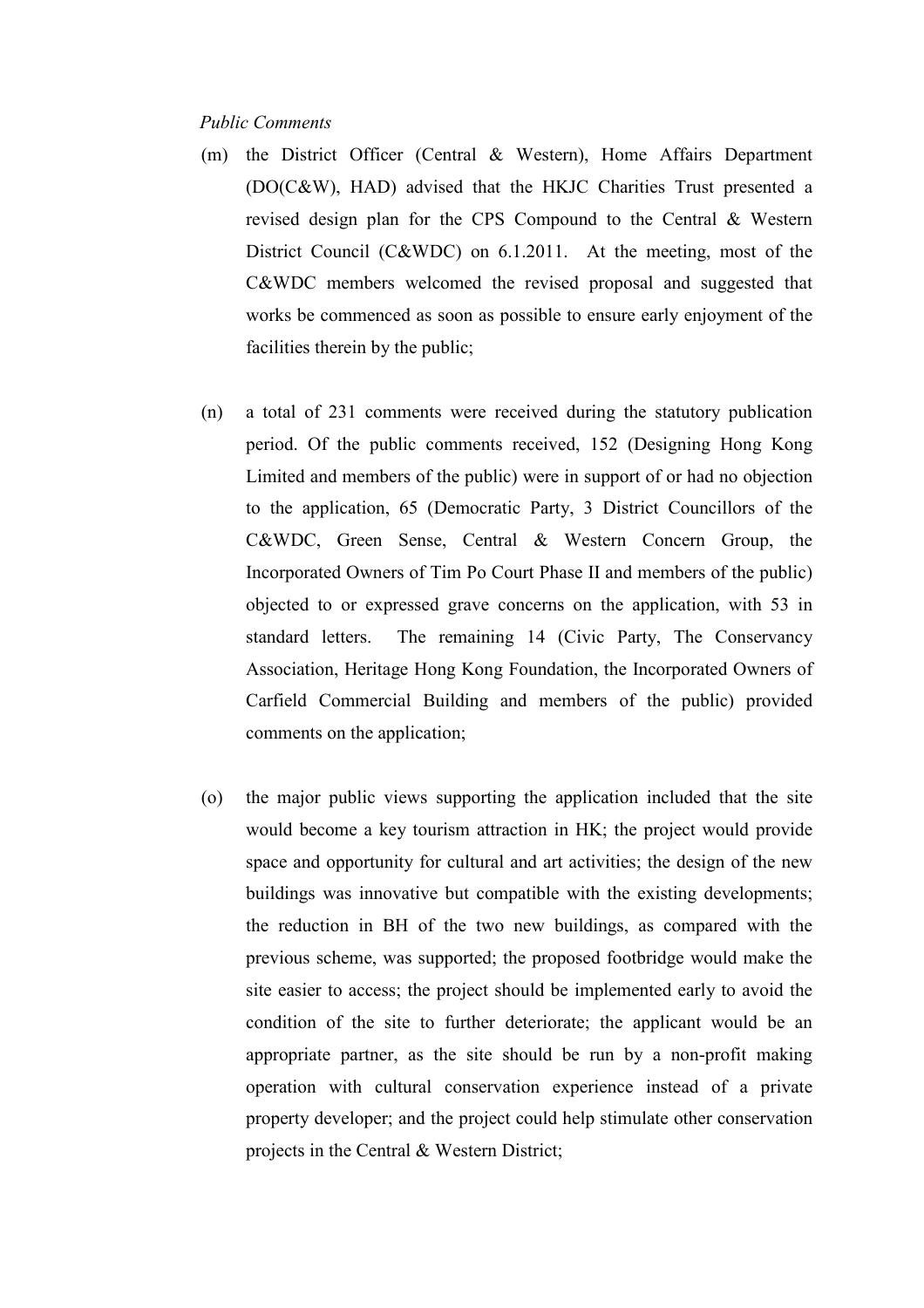(p) the major public views opposing to the application included that the development of the new buildings contravened the principles of heritage conservation; there was insufficient justification/"overriding need" for the development of the two proposed new buildings; there was insufficient open space and green space within the site; the design of the two proposed new buildings was incompatible with the existing buildings; the BH of the proposed new buildings should not be higher than the surrounding walls and the buildings were overly bulky; over 30% of area was proposed for commercial (eating place or shop) use and that was not in line with the planning intention of the site. There was no clear justification to explain whether using 1/3 of the area of the new buildings for arts and culture use was appropriate; the proposal would have adverse impact on the surrounding catering business; the proposal would generate adverse environmental, noise and glare impacts; the TIA was inadequate and failed to identify the cumulative traffic impact in the already congested Central area; the proposed footbridge was ugly and would obstruct the view to the CPS Compound; the proposed public viewing areas at Old Bailey Wing would affect the privacy of the residents in the surroundings; there was inadequate public consultation or discussion in the community about the scheme; and there was a lack of open and detailed financial model and analysis, as well as the future programming and management and operating arrangements;

## Response to Public Comments

- (q) in response to the public comments received, relevant government departments and the applicant had the following responses:
	- (i) regarding the public comment on heritage conservation principles, AMO pointed out that the CHIA prepared by the applicant had fully complied with the relevant heritage conservation principles. All the 16 historic buildings including the F Hall would be preserved. The 3 buildings to be demolished were of low historical significance;

[Mr. Laurence L.J. Li arrived to join the meeting at this point.]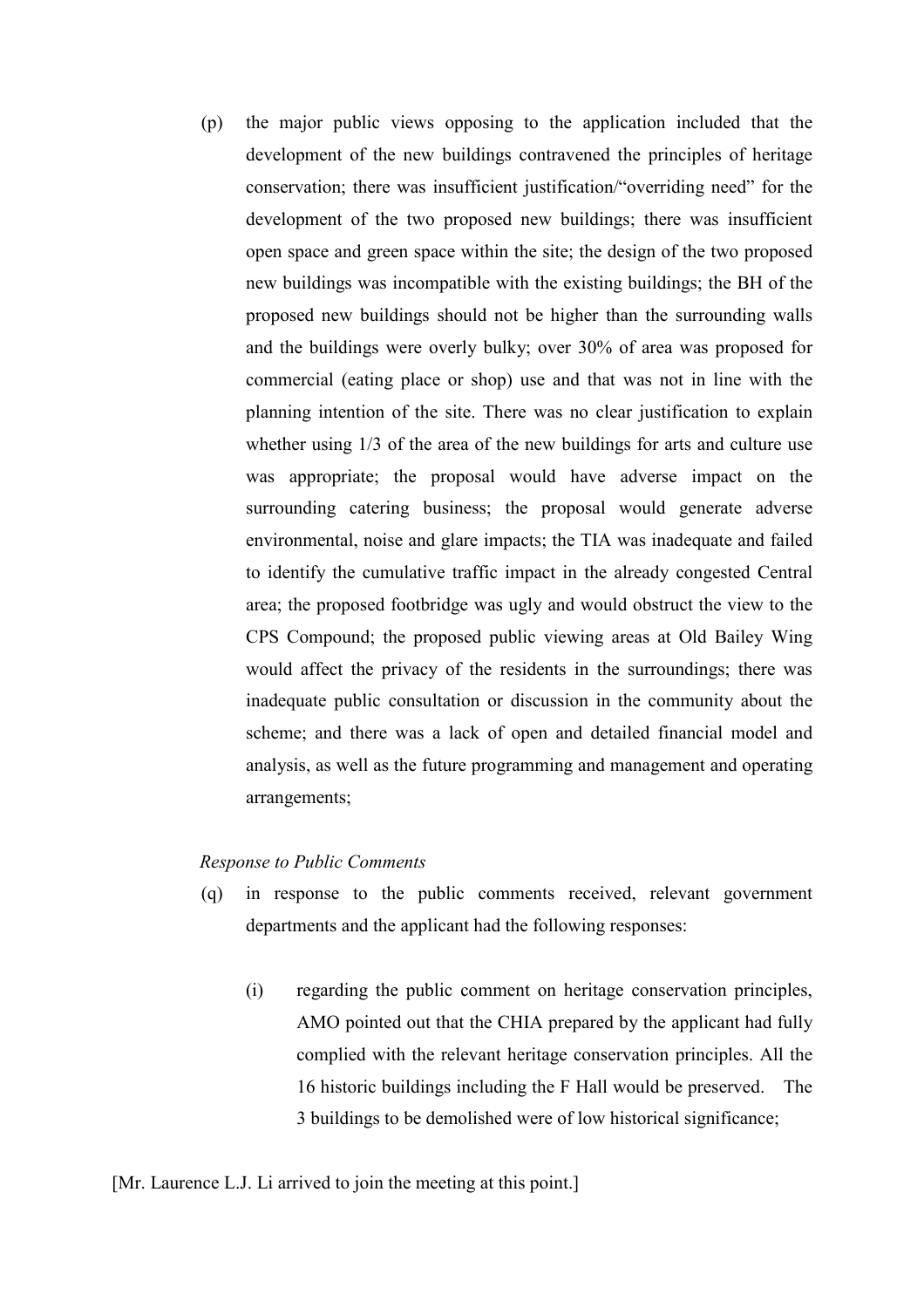- (ii) regarding the public comments on the need for and design of the new buildings, the applicant had explained that they were essential and critical to the overall function of the CPS Compound and the facilities could not be provided within the existing historic buildings without causing substantial and irreversible damage. In addition, the location of the electrical and mechanical (E&M) facilities had been carefully located and would not be perceivable to the public so they would not affect or detract the heritage value of the site;
- (iii) the design of the new buildings, which complied with the BH restriction and based on a modern design approach, was considered acceptable;
- (iv) as for the concern on the lack of open space, the CPS Compound consisted of two courtyards, i.e. the Parade Ground and the Prison Yard (amount to about  $2,770m^2$ ) and 2 covered open areas were proposed under the two new buildings (amount to about  $600m^2$ );
- (v) regarding the public concerns on the amount of commercial facilities, the commercial facilities were intended to serve the basic needs of future visitors and tenants as well as to support the project financially. The C for H supported the provision of commercial facilities and pointed out that the proposed floor area for commercial use was relatively modest in comparison with the international norm thus reflecting due respect had been paid to heritage conservation of the CPS Compound;
- (vi) regarding the public comments concerning the traffic condition in the area, the proposal would unlikely cause adverse traffic impact on the surrounding areas. The C for T and the Commissioner of Police had no objection to the application from traffic point of view;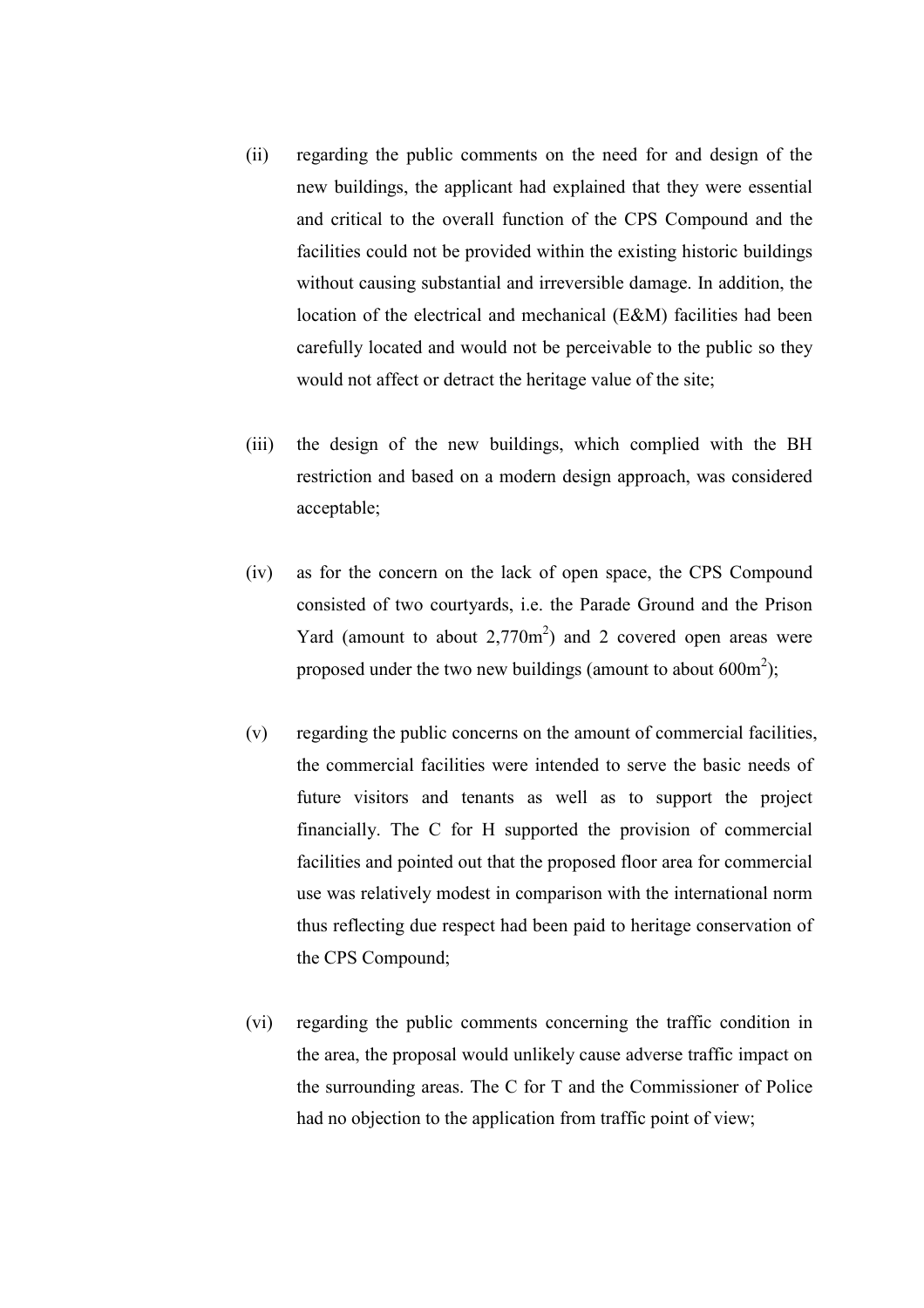- (vii) on the concern of adverse impact on the local residents, the applicant had confirmed that the noise during construction and implementation would be monitored to ensure compliance with relevant noise criteria. Besides, the environmental issues would be controlled through the EP issued under EIAO; and
- (viii) regarding the public concerns on operation and management arrangements, C of H advised that the HKJC Charities Trust had set up a special project company to undertake the project. Details were stipulated in para. 11.23 and appendix II of the Paper.

#### Planning Department (PlanD)'s views

(r) PlanD had no objection to the application based on the assessment made in paragraph 11 of the Paper;

## Planning Intention

(s) the proposal was in line with the planning intention of the "OU (Historical Site Preserved for Cultural, Recreational and Commercial Uses)" zone which was to preserve, restore and convert the historic site into a heritage tourism attraction which would provide a wide range of cultural, recreational and commercial facilities for the enjoyment of local residents and tourists. The existing buildings within the CPS Compound together with the two new buildings would provide venues for cultural and recreational uses (art gallery, multipurpose spaces and interpretation rooms), as well as commercial spaces (cafés/restaurants and shops) on the site;

### Preservation Aspect

(t) all the 16 historic buildings including the F Hall would be preserved. The existing structures of the General Office, the Laundry and the Garage, which were proposed to be removed for the development of Old Bailey Wing, Arbuthnot Wing and open area respectively, were of low historical significance. AMO, LCSD considered the application acceptable from heritage conservation point of view while C for H supported the project and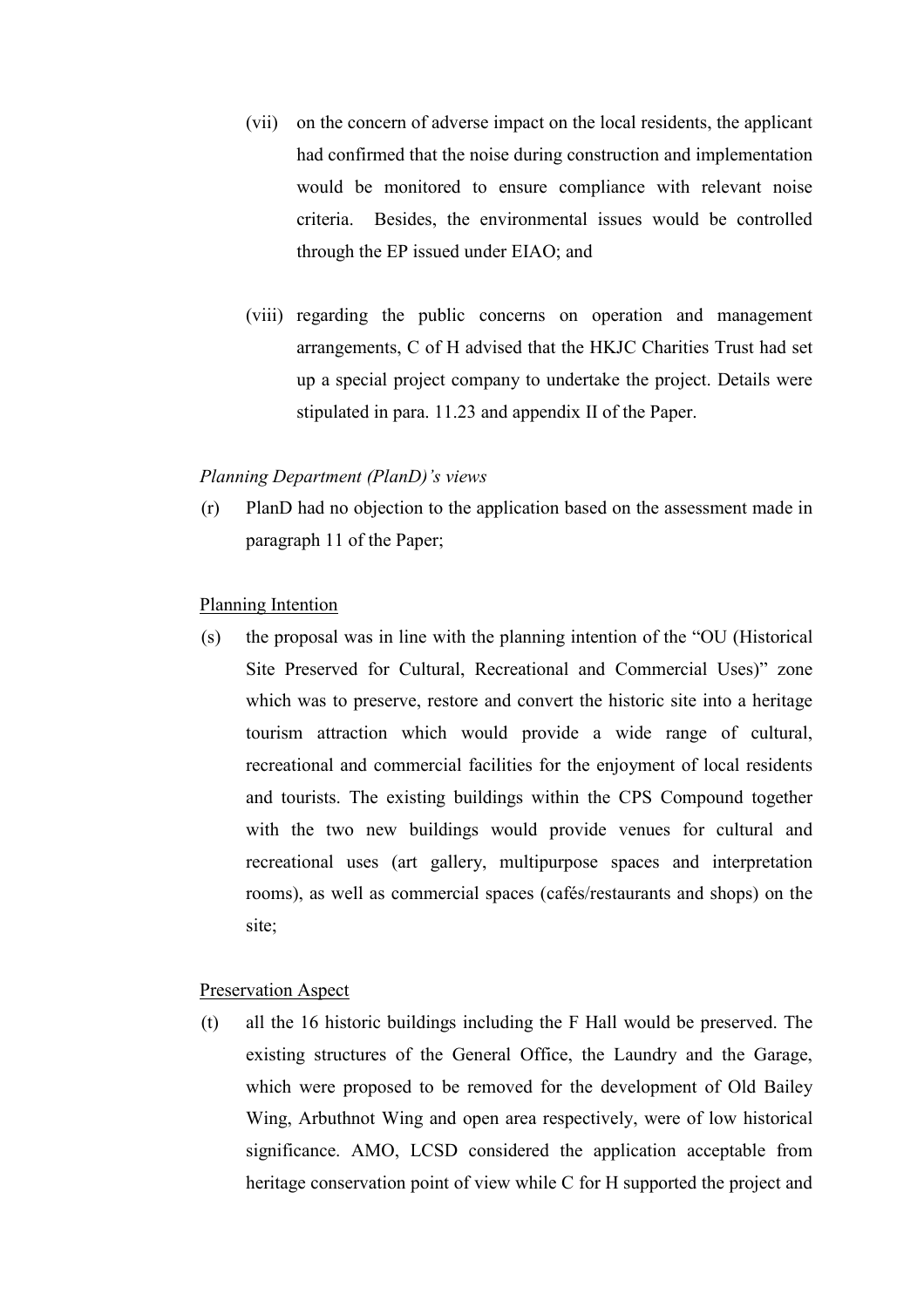considered it to have achieved both conservation and revitalization of the heritage site;

(u) as regards the archaeological remains and artifacts found within the site, the applicant was required to submit the archaeological investigation (AI) report for AMO's consideration in accordance with the approved EIA and the EP. Based on the preliminary findings, the sub-surface areas of the sites for the new buildings would not be occupied by any antiquities. In the event that archaeological materials were found during removal of the existing buildings and/or subsequent archaeological monitoring during excavation, appropriate mitigation measures would be recommended under the AI report;

## Visual Aspect

(v) the two proposed new buildings were within the relevant BHR (i.e. 80mPD) stipulated under the OZP. The design of the new buildings was based on a modern design approach. CA/ASC, ArchSD advised that there was no adverse comment to the design approach. CTP/UD&L, PlanD considered that whether the proposed new developments were 'compatible' with the historical setting of the CPS Compound could be subjective and was a matter of public perception. It was noted that of the public comments received, over half of them supported the application. Comments from C&WDC had also been sought and most of the C&WDC Members had expressed general support to the application;

## Landscape Aspect and Private Open Space Provision

(w) the CPS Compound consisted of two existing courtyards and 2 covered open areas under the two new buildings. According to AMO, the hard-paved Parade Ground, where many remarkable events had taken place throughout the history of the police station, should be generally kept open as of today and any grassing or tree planting at the Parade Ground would defeat the purpose of heritage conservation, jeopardize the openness of the Ground and efface its appearance as a gathering square of disciplinary forces. In addition, the design and intention of the Prison Yard to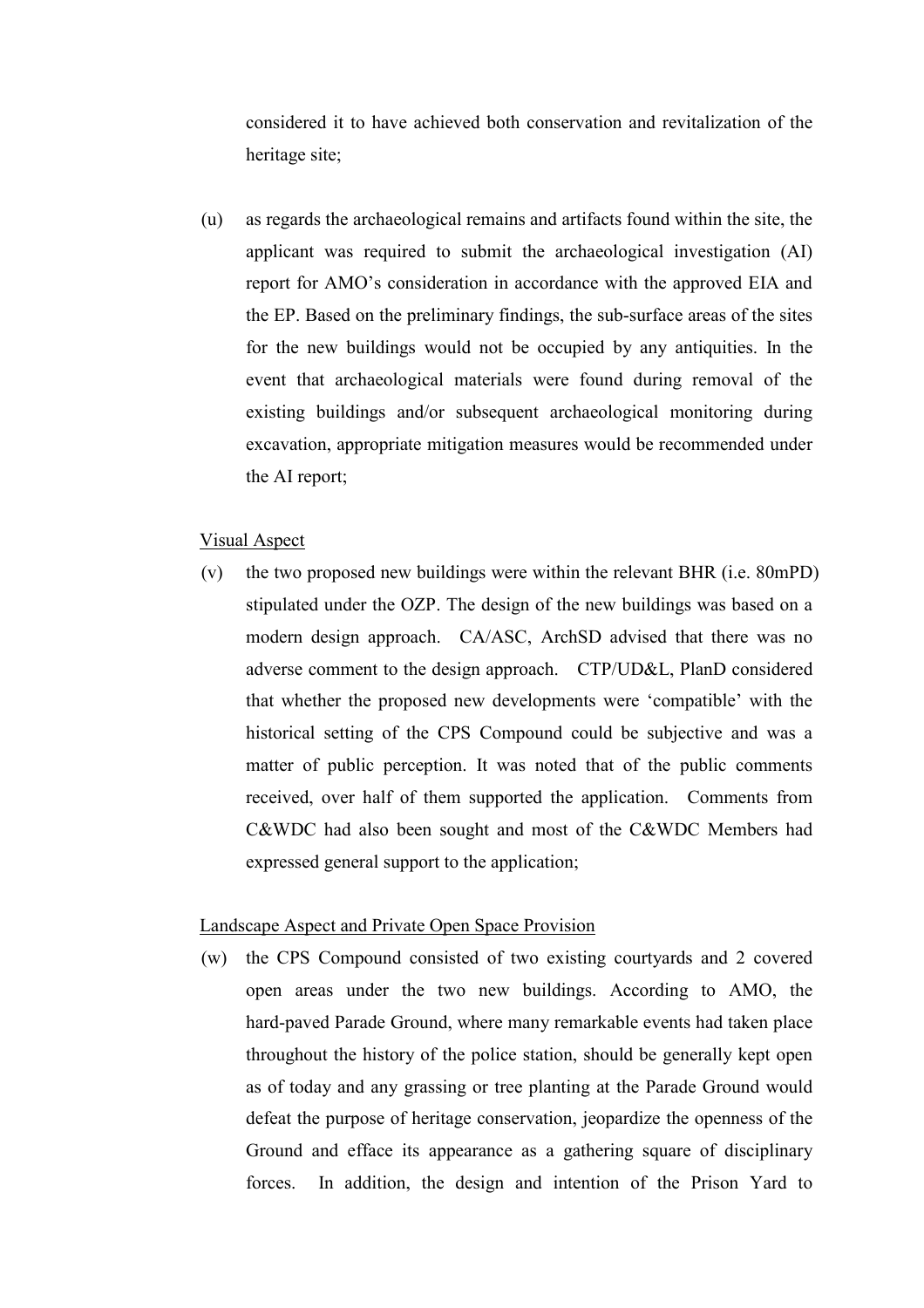preserve openness and re-activate it for public use would echo with the uses in the old days, i.e. a common gathering area for functions and activities for the prisoners. To strike a balance between conserving the character of the area and the requirement for landscape mitigation, vertical greening in form of green wall at the Prison Yard was proposed;

(x) as for the new buildings, the applicant had explained that the space below the Old Bailey Wing was limited and the provision of landscaping might disrupt pedestrian circulation. The grand stairs below the Arbuthnot Wing might act as a semi-open space for cultural events, and the provision of landscaping was also considered not appropriate;

## Other Technical Aspects

- (y) with regard to the traffic aspect, the proposal did not involve any car parking spaces, while the proposed loading/unloading bay provided within the site would unlikely cause adverse traffic impact on the surrounding areas. C for T had no objection to the application subject to the design and provision of improvement measures proposed by the applicant. Relevant approval conditions were suggested to be imposed should the application be approved; and
- (z) the environmental impacts during the construction and operation stages, would be controlled through the EP issued under EIAO. As such, there should not be adverse environmental and sewerage impacts on the surrounding areas.

33. Ms. Brenda K.Y. Au, DPO/HK said that a letter submitted by the Central and Western Concern Group (CWCG) to the Town Planning Board was received on 5.5.2011 and tabled at the meeting. CWCG was concerned with the recent archaeological relics discovered within the CPS Compound as reported in the media and also confirmed by HKJC. They were concerned that the proposed new buildings and the underground structures underneath the Compound would have impact on the archaeological relics. CWCG said that TPB should only consider the application after HKJC had released the AI report and comprehensive mitigation measures which could include alteration of design had been submitted for public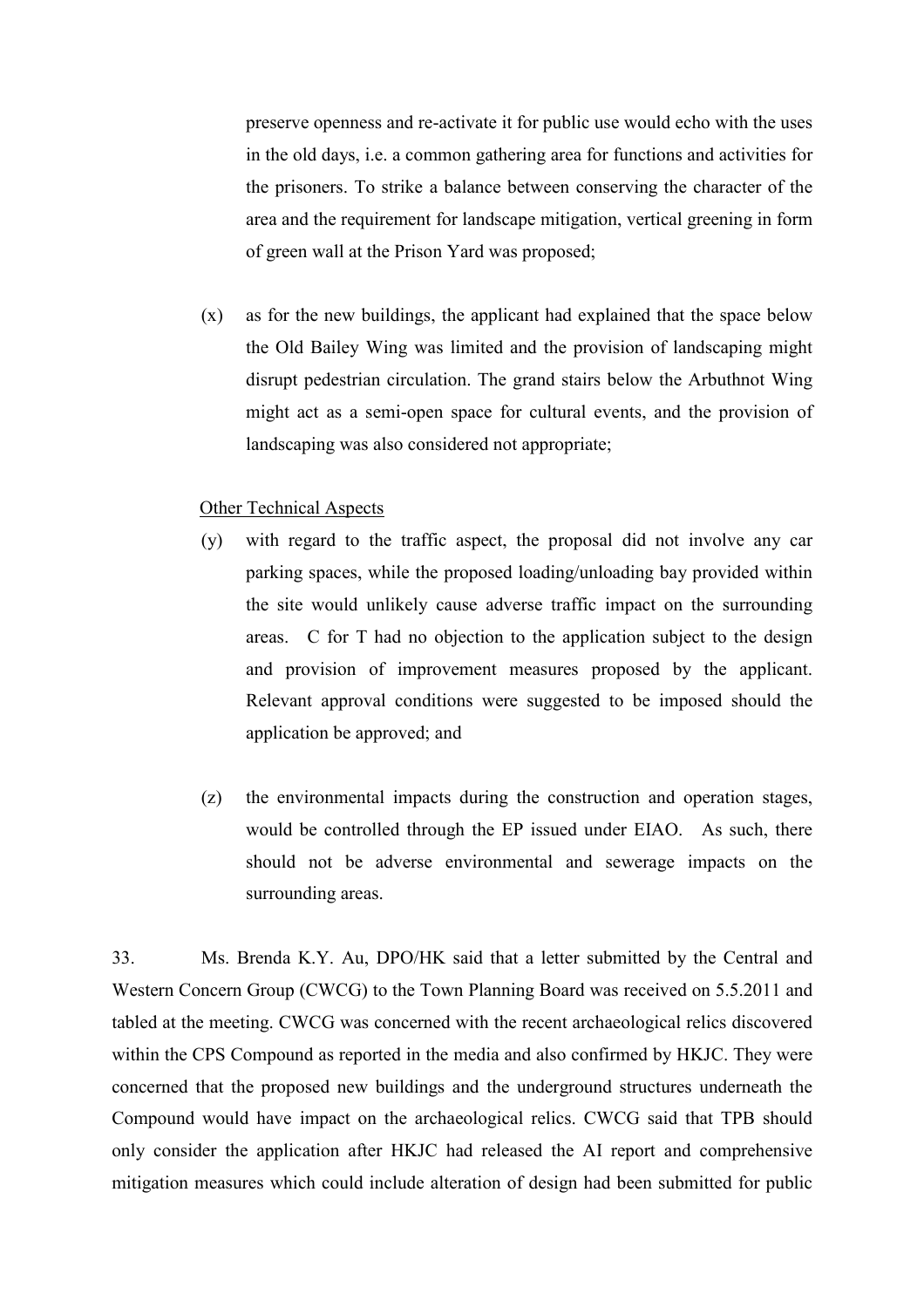comments and discussion by relevant antiquities bodies. They also had strong reservation on the EIA report which was approved on 18.4.2011 without prior consideration of the archaeological findings.

34. A Member asked if more information on the archaeological findings could be provided. Mr. Tom K. C. Ming, ES, AMO, LCSD responded that HKJC had conducted archaeological investigation (AI) in accordance with the requirement of the Environmental Permit (EP). Based on the initial study, no important archaeological relics were found at the sites of the two proposed new buildings. If important archaeological relics were subsequently discovered, appropriate mitigation measures would have to be proposed by the project proponent for the agreement of AMO.

35. Another Member asked if the three buildings proposed to be demolished were important historical buildings. Mr. Ming replied that according to the previous assessment on the historical value of the buildings within the application site conducted by AMO in consultation with Antiquities Advisory Board, which was done at the time when the CPS Compound was designated as Declared Monument and well before HKJC's current proposal, the concerned buildings were of low historical significance and were not required to be preserved.

36. A Member asked whether the architectural design concept of the two buildings was to contrast with the existing buildings in the CPS Compound and whether there was a need for additional space for the art, cultural and commercial activities. Ms. Brenda Au, DPO/HK responded that when the Outline Zoning Plan (OZP) was amended to incorporate the building height restriction (BHR) for the CPS Compound site, a detailed visual assessment had been conducted to demonstrate that the stepped BH profile was appropriate for the site. The proposed new buildings on the Upper Platform with a height not exceeding 80mPD followed the stepped height concept of the OZP, i.e. 60mPD and 70mPD on the Lower and Upper Platform Areas and 80mPD for new buildings on the Upper Platform Area. The facilities to be included in the two new buildings were also in line with the planning intention of the subject zone. Mr. Robin, K.B. Lee, Ch AS (Works)2, C for H's Office, DEVB, added that there were 16 historic buildings within the CPS Compound site of more than 100 years old. Noting the need to meet current fire safety, building services and design standards and to provide certain facilities such as exhibition hall or art performance venue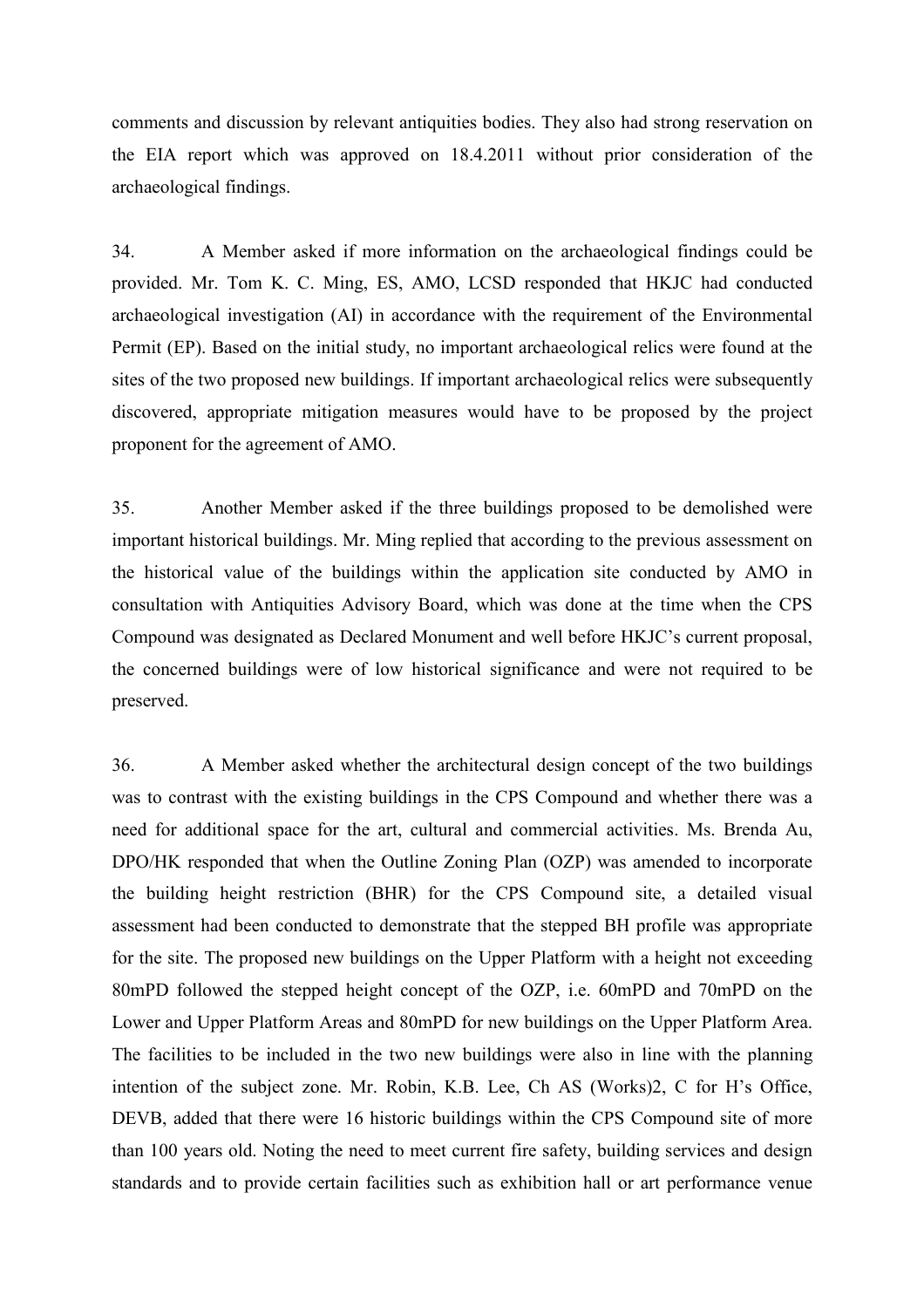which required high headroom, HKJC had proposed to use two new buildings to provide the necessary space for exhibition /performance activities and to accommodate the centralised E&M facilities to support the whole site, so as to save the need for major alteration of the historical buildings.

37. A Member asked whether the recent AI would have impact on the approved EIA. Mr. Brenda Au explained that under the EIAO, a Cultural and Heritage Impact Assessment (CHIA) had been conducted and submitted to EPD and hence the parties concerned should have knowledge about the presence of some historic relics such as tunnel, pottery, opium containers, copper coins within the application site. According to the Environment Permit (EP) granted, an AI was required to be carried out by HKJC and HKJC had to submit the AI report together with appropriate mitigation measures to AMO for consideration.

38. The same Member asked if the AI should be conducted after the EIA was approved and whether such a procedure complied with the EIA Ordinance requirement. Mr. Tom Ming replied that the EIA submitted by HKJC had included details on how the 16 buildings within the CPS Compound would be preserved for adaptive-reuse. However, during the course of site investigation and excavation, relics below ground might be discovered. If the relics found were of important archaeological value, appropriate mitigation measures would have to be recommended and agreed with AMO. It was therefore proper for the AI to be conducted after the EP was granted. The same Member further asked if there was any mechanism to ensure that the archaeological materials found would be properly handled given that the EIA was already approved. Mr. Ken Wong, PEPO(MA), EPD explained that the EIA of the CPS project was approved on the basis of the CHIA accepted by AMO. The EIA Report approved by EPD indicated that the proposed scheme would not have unacceptable impact on the materials below ground which were considered to be of low or fairly low archaeological potential. However, in accordance with the approved EIA and the EP, HKJC was required to submit AI report together with appropriate mitigation measures for the approval of AMO during the detailed design stage of the project. In fact, the AI would be carried out under AMO's monitoring throughout the course of site investigation and if any important archaeological materials were found, the design of the scheme might need to be revised. Mr. Tom Ming supplemented that the AI conducted by HKJC recently was intended to comply with the EP condition.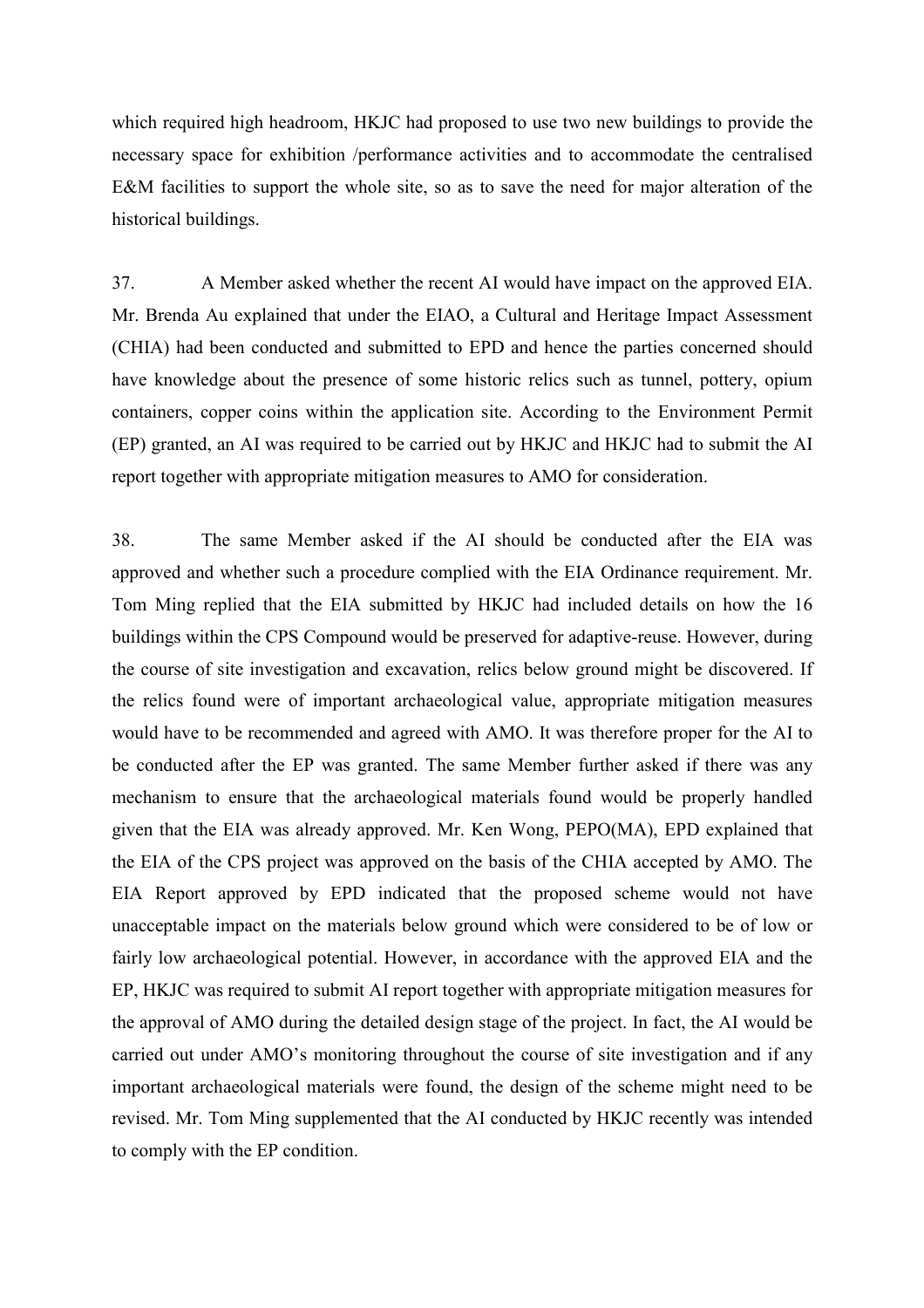39. The same Member asked why the proposed scheme at the former Police Married Quarters (PMQ) at Hollywood Road had its archaeological investigation completed before submitting the application to the TPB for consideration. Mr. Robin Lee explained that according to the technical circular on "Heritage Impact Assessment Mechanism for Capital Works Projects" promulgated by DEVB on 1.1.2008, if heritage sites were within or in the vicinity of the project boundary of any government works, heritage impact assessment (HIA) might be required by AMO. As Government would finance the essential structural and building services works for the revitalization of PMQ, it was regarded as a government project and HIA had been conducted. The CPS Compound was a declared monument and hence CHIA had been done as a requirement under the EIA Ordinance. According to the CHIA, the buildings above-ground would be preserved while relics found below ground during site investigation or excavation would be monitored by AMO. In the PMQ project, detailed site investigation had confirmed that the locations of piling and foundation work were acceptable while the locations of drains and lifts had to be further confirmed nearer the time of such works. AMO would monitor the situation and in some special circumstances, the design of the project might have to be revised to avoid affecting the relics found. Mr. Tom Ming added that it was a common practice for AI to be conducted after approval of HIA and CHIA.

40. A Member asked whether HKJC had found archaeological remains or artifacts within the CPS Compound. Mr. Tom Ming responded that both archaeological remains or artifacts were found according to HKJC. There were foundation remains of demolished buildings, copper coins and pottery. The heritage value of which would have to be further assessed. Unlike the PMQ where the heritage importance was the Central College foundation found below ground, the heritage value of the CPS Compound was the historical building structures existed within the Compound. Up to this moment, the archaeological relics found at the locations of the two new buildings at the application site were not of important archaeological value.

41. A Member asked whether the government representatives considered it appropriate for TPB to approve the application without waiting for the AI to complete. Mr. Robin Lee explained that site investigation would be carried out progressively following the sequence of construction works. If important archaeological relics were discovered, appropriate mitigation measures had to be proposed. It was under very exceptional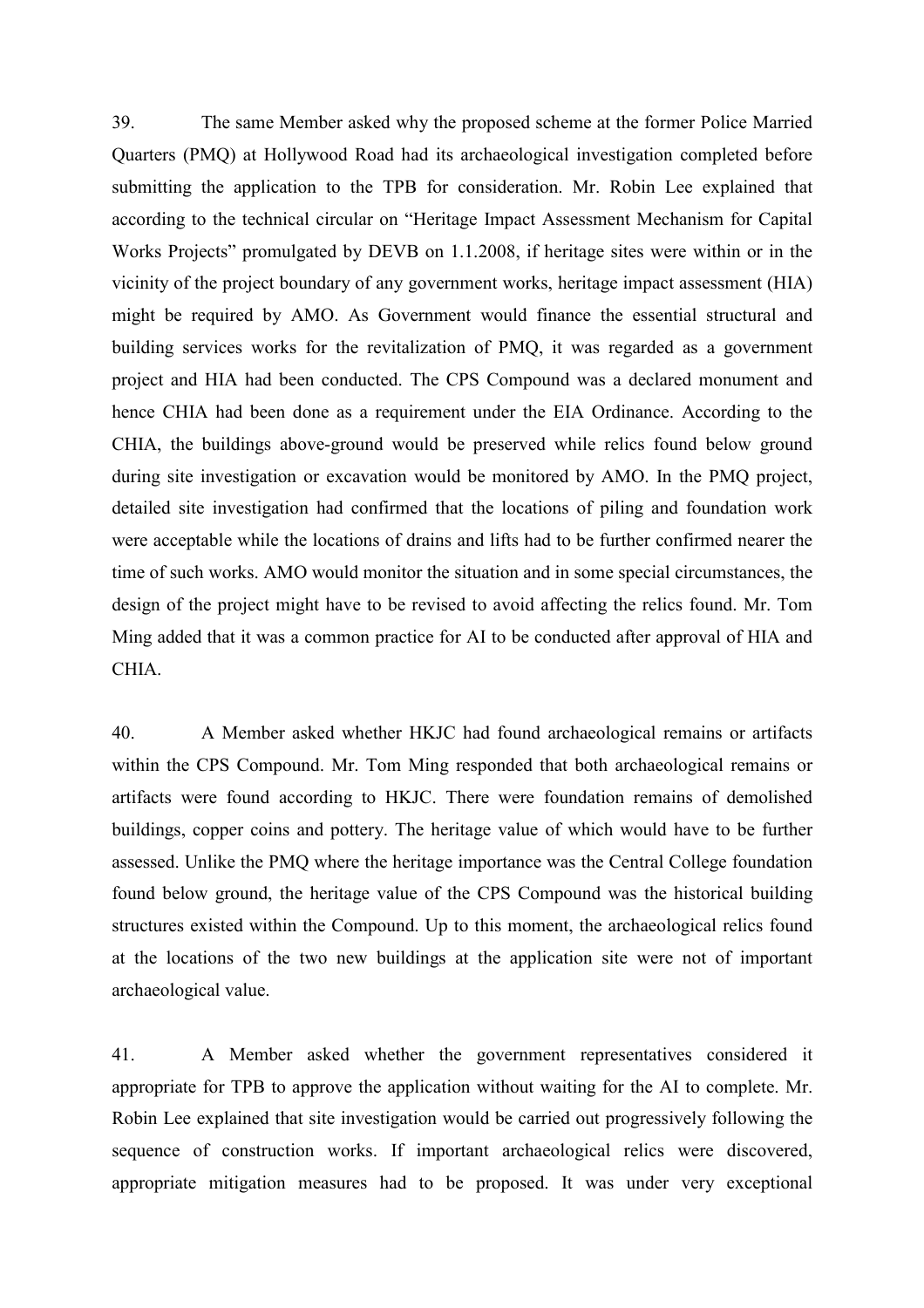circumstance that the design of the proposed scheme had to be revised substantially to avoid affect archaeological relics. Mr. Tom Ming said that HKJC had to submit AI report for the approval of AMO in order to comply the relevant EP condition. If the AI report concluded that there were relics worthy to be preserved, mitigation measures had to be proposed and it would take time to work out between HKJC and AMO the acceptable mitigation measures. Ms. Brenda Au added that there was an existing mechanism under the EP to ensure that AMO would be consulted in case important archaeological relics were found. If the proposed mitigation measures would result in major changes to the currently proposed scheme, a fresh planning application would be required. Mr. Ken Wong said that if the design of the proposed scheme would need to be revised substantially, a variation of EP or a fresh EP had to be obtained from EPD before commencement of the revised scheme.

#### Deliberation Session

42. A Member supported the current application and considered that the proposal had struck a balance between revitalisation and preservation. This Member also appreciated the combination of new and old elements in the scheme as proposed by an internationally renowned architect and considered it as a good approach in preservation. That Member and another Member believed that the government departments had a mechanism to ensure archaeological relics found would be properly handled and urged for an early implementation of the scheme.

43. Another Member supported the application but considered that the applicant should explain more on the concept behind the proposed scheme, in particular the integration/contrast between the new buildings and the historic buildings and adoption of the stepped height concept of the whole CPS Compound, so as to get wider public support. The Chairman said that according to "Venice Charter", historic buildings should be preserved as far as possible. If there was a need to include new building, the contemporary approach was to build it in a different style so as to contrast with the existing buildings. Mr. Robin Lee explained that according to overseas experience in preservation of historical building, there had been criticism that new buildings built as a replica of the old ones would cause confusion to the public. In the modern approach, there should be contrast between the new and the old buildings so that the public would easily distinguish the difference. The example of the Pyramid at Louvre Museum in Paris had attracted much criticism at the time when it was first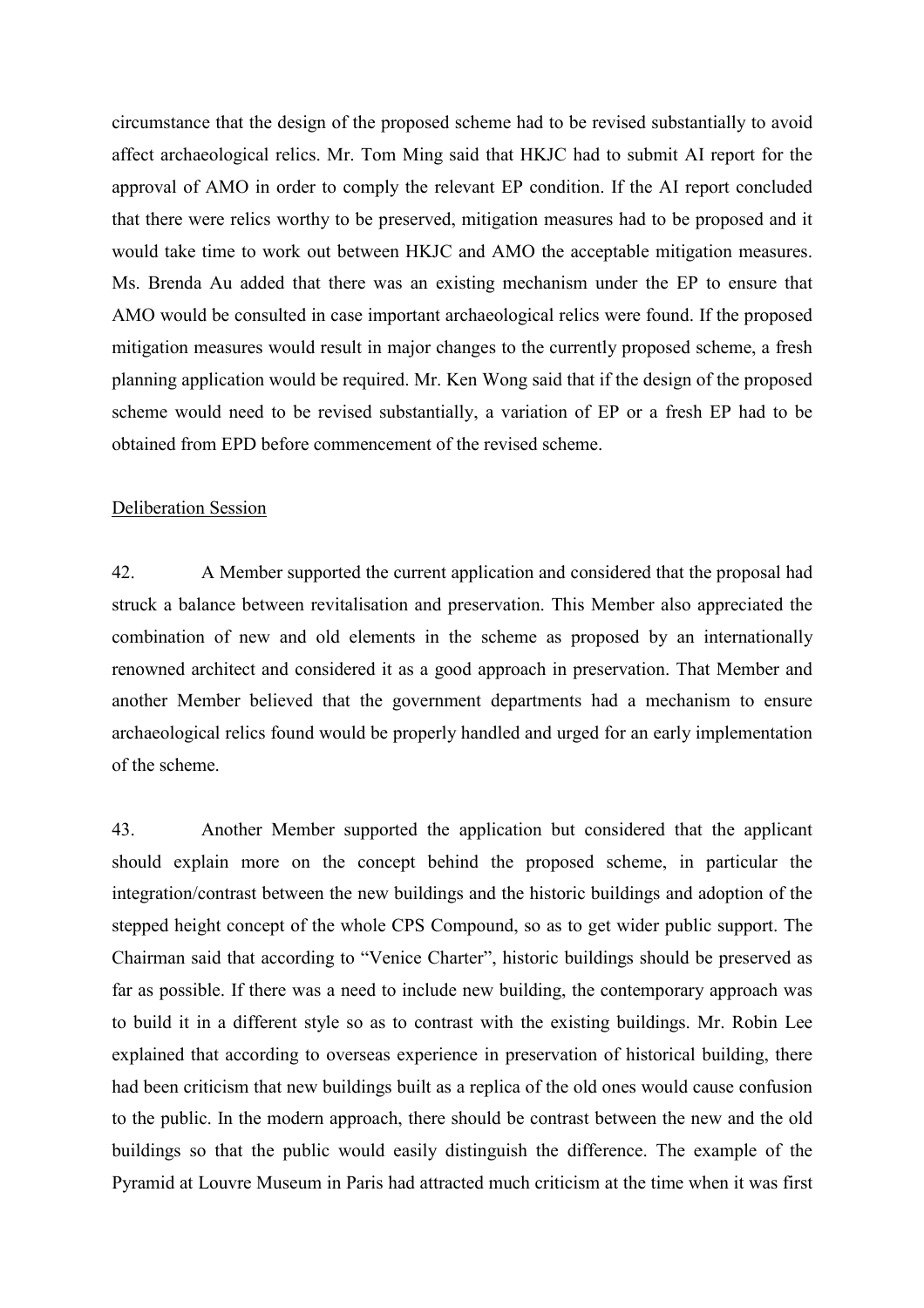built but it had become a masterpiece. HKJC previously introduced a 'bamboo' based scheme, BH of which was not supported by the public. After several rounds of consultation, HKJC had adopted the current design for the art gallery and exhibition hall and a public observation deck at Old Bailey Wing and a centralised E&M area at Arbuthnot Wing. Whilst the outlook of the proposed new buildings was different from the existing buildings, the façade using aluminium moulded with the texture of masonry block would help echo with the surrounding historical buildings mainly built with masonry rock. The Secretary supplemented that HKJC had introduced the philosophy of the design concept of the proposed scheme in the planning statement submitted to the Board. Moreover, an Executive Summary of the EIA report which included a summary on the visual impact assessment done under the EIA Ordinance had also been submitted together with the planning application for Member's information.

44. Another Member opined that there were different approaches in revitalisation and different people might have different views on what the best approach should be. From the town planning point of view, while there was a mechanism to ensure archaeological relics found within the site would be suitably handled and the technical aspects of the proposed scheme were acceptable, there was no reason not to support the application.

45. The Vice-Chairman noted that though there were different public views on the applications, the Central and Western District Council had urged for an early implementation of the revitalisation of CPS Compound. As regards the merits of the design concept of the proposed scheme, it was the responsibility of HKJC to explain clearly to the public. In response to the concerns of the media and CWCG on the discovery of archaeological relics within the site, it was noted that a relevant advisory clause (b) was proposed to remind the applicant to note the comment of AMO regarding the AI report. He suggested that the minutes should clearly record that the Members were concerned with the preservation of the archaeological materials found within the CPS Compound and had ensured that there was a mechanism to ensure archaeological relics found would be properly handled.

46. The Chairman suggested that an approval condition could be imposed requiring the submission of AI report and implementation of the mitigation measures proposed therein to the satisfaction of AMO or the TPB. Members agreed.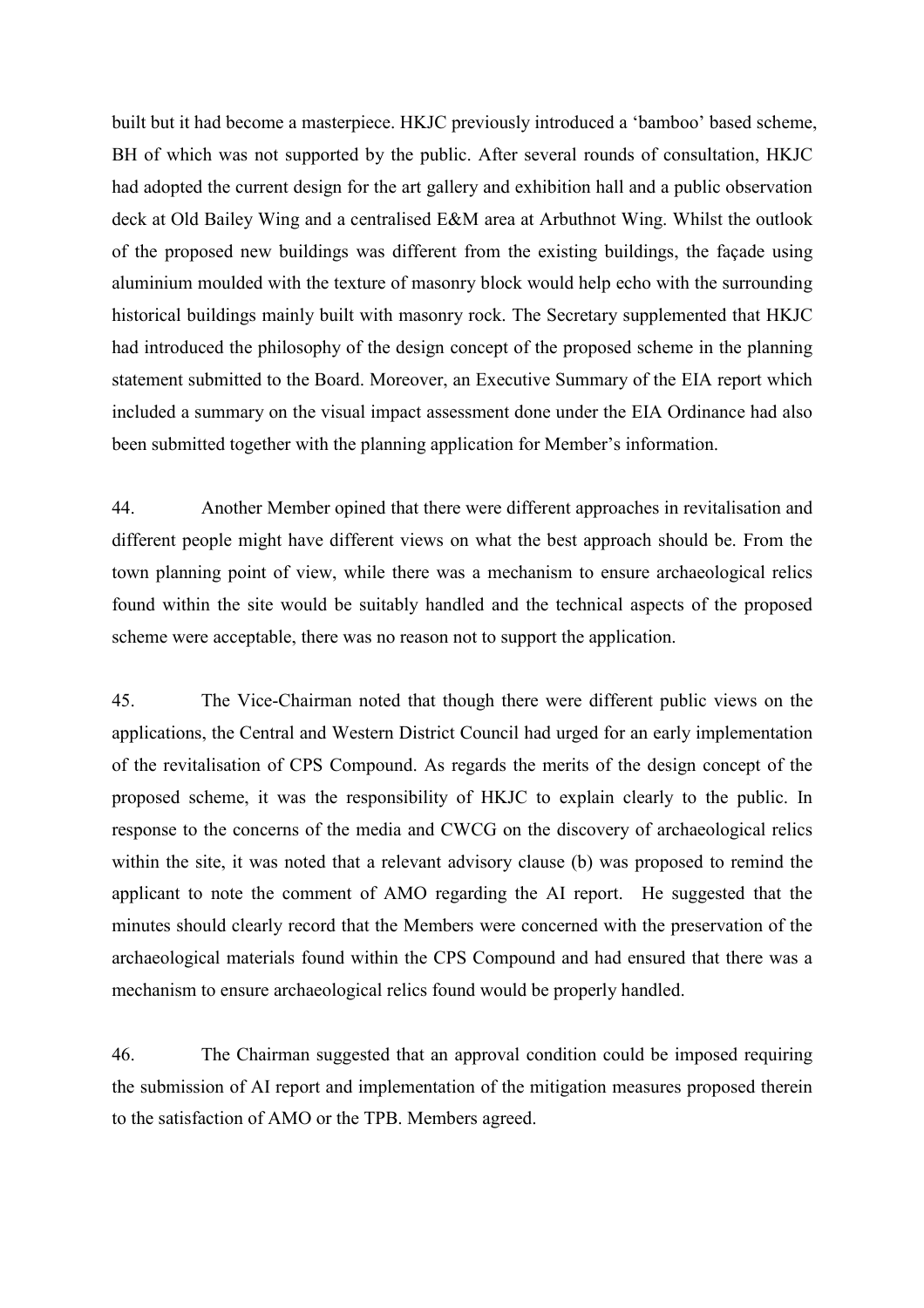47. After further deliberation, the Committee decided to approve the application, on the terms of the application as submitted to the Town Planning Board (TPB). The permission should be valid until 6.5.2015, and after the said date, the permission should cease to have effect unless before the said date, the development permitted was commenced or the permission was renewed. The permission was subject to the following conditions :

- (a) the submission of archaeological investigation report and implementation of the mitigation measures identified therein to the satisfaction of the Antiquities and Monuments Office, Leisure and Cultural Services Department, or of the TPB;
- (b) the design and provision of vehicular access to the satisfaction of the Commissioner for Transport or of the TPB;
- (c) the design and provision of traffic improvement measures, as proposed by the applicant, to the satisfaction of the Commissioner for Transport or of the TPB;
- (d) the design, provision and maintenance of the footbridge extension, as proposed by the applicant, to the satisfaction of the Director of Highways or of the TPB;
- (e) the submission and implementation of tree preservation proposal and landscape proposals to the satisfaction of the Director of Planning or of the TPB; and
- (f) the provision of water supplies for firefighting and fire service installations to the satisfaction of the Director of Fire Services or of the TPB.
- 48. The Committee also agreed to advise the applicant of the following :
	- (a) the approval of the application did not imply that the proposed gross floor area (GFA) exemption would be granted by the Building Authority. The applicant should approach the Buildings Department (BD) direct to obtain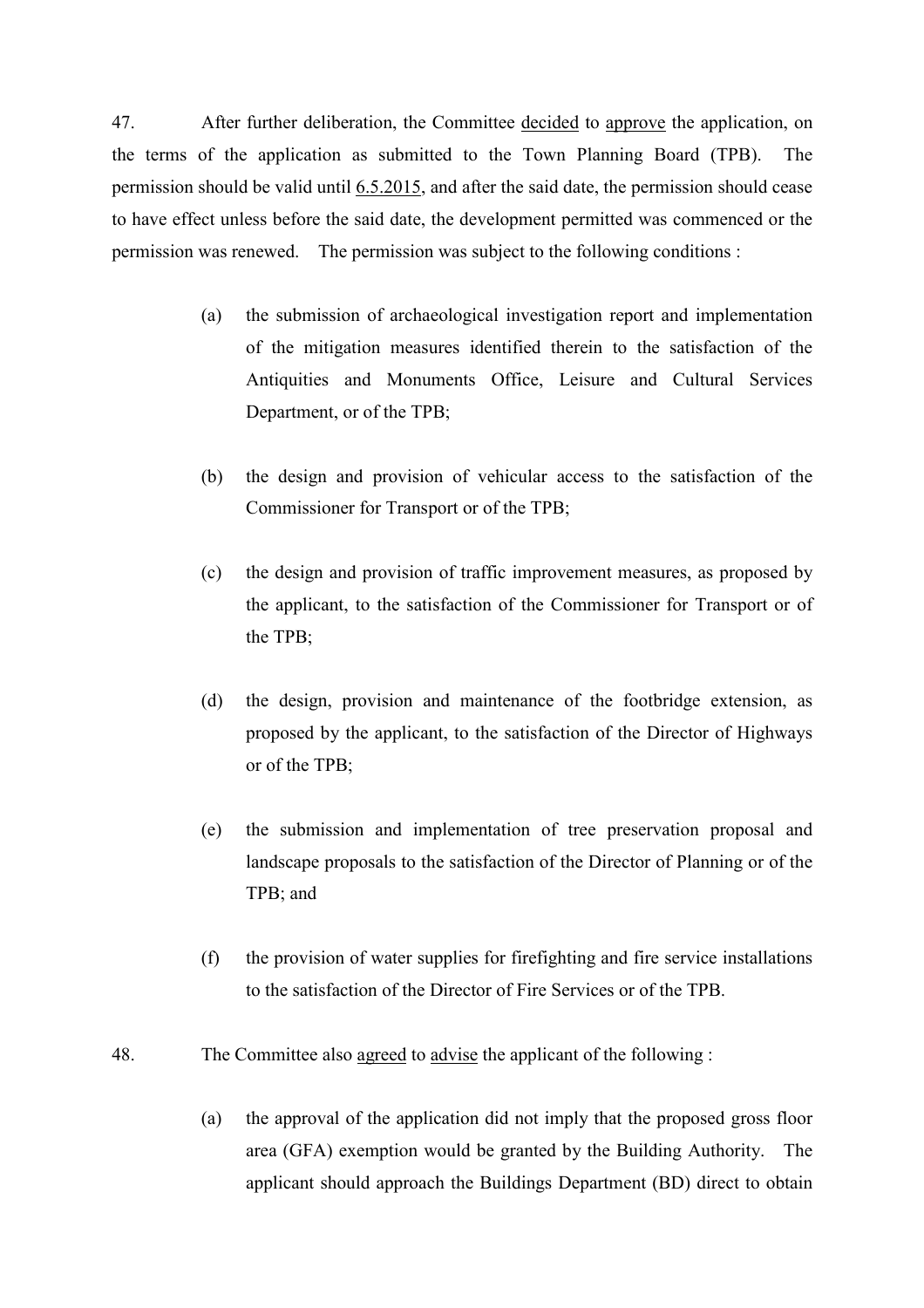the necessary approval. In addition, if GFA concession was not granted by the Building Authority and major changes to the current scheme were required, a fresh planning application to the Board might be required;

- (b) to note the comments of the Antiquities and Monuments Office (AMO), Leisure and Cultural Services Department regarding the Archaeological Investigation report. In addition, should there be any significant architectural features and artifacts discovered necessitating major changes to the current scheme, a fresh planning application to the Board might be required;
- (c) to note the comments of the Chief Building Surveyor/Hong Kong West, Buildings Department regarding the compliance of the Practice Note for Authorized Persons and Registered Structural Engineers APP-87 and 151, Code of Practice for the Provision of Means of Escape in case of Fire 1996, as well as the proposed footbridge;
- (d) to note the comments of the Chief Engineer/Hong Kong & Islands, Drainage Services Department with regard to the applicant's responsibility to bear the costs and undertake improvement and upgrading works to the existing public drainage systems for handling additional discharge due to the proposed development;
- (e) to note the comments of the Commissioner for Transport regarding the proposed traffic improvement measures and the applicant's responsibility to fund all improvement works;
- (f) to note the comments of the Chief Town Planner/Urban Design and Landscape, Planning Department on the pedestrian environment underneath the proposed footbridge, as well as the provision of more greenery/landscape plantings at the two courtyards and two new buildings;
- (g) to note the comments of the Chief Architect/Advisory and Statutory Compliance, Architectural Services Department on the provision of